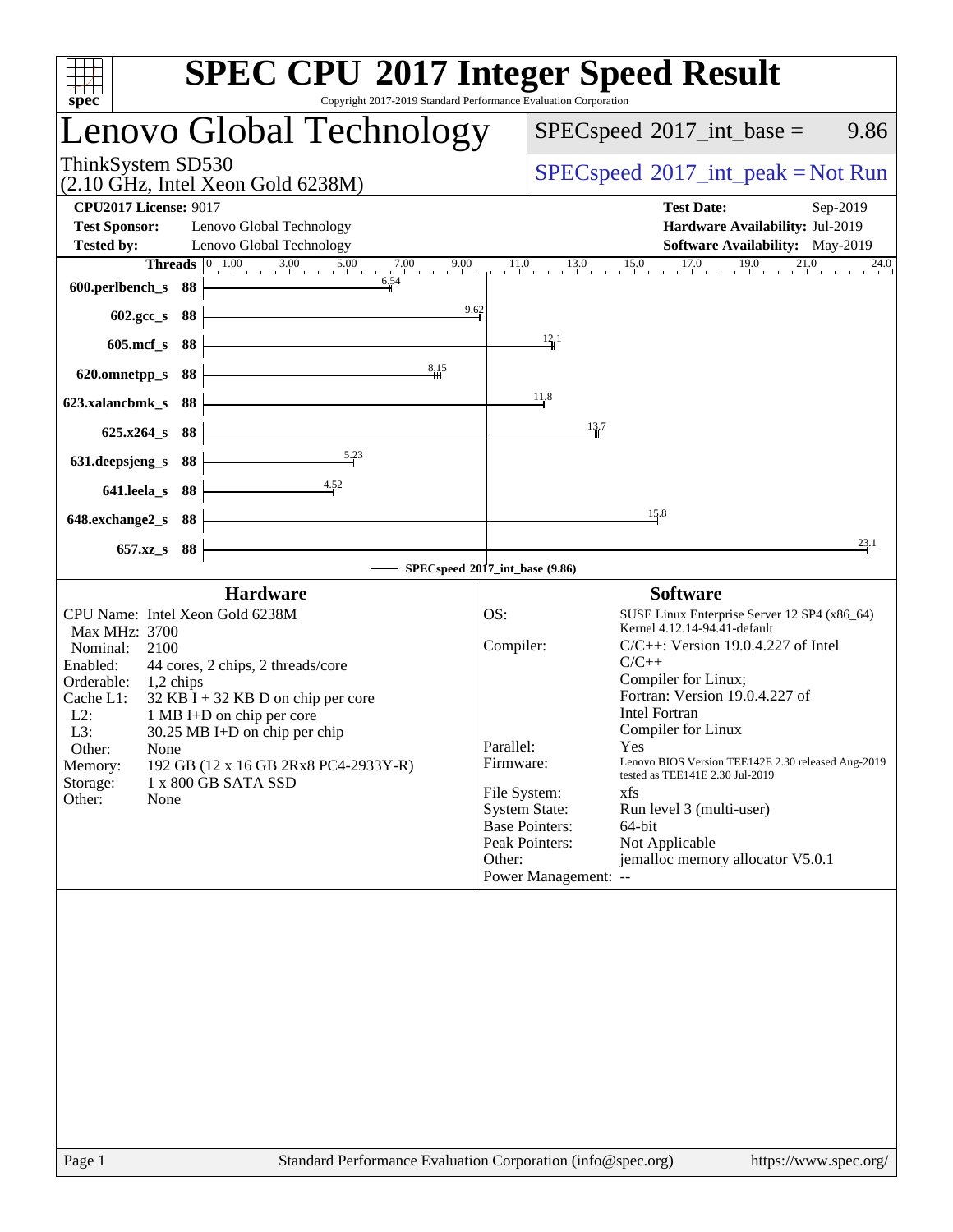

#### **[SPEC CPU](http://www.spec.org/auto/cpu2017/Docs/result-fields.html#SPECCPU2017IntegerSpeedResult)[2017 Integer Speed Result](http://www.spec.org/auto/cpu2017/Docs/result-fields.html#SPECCPU2017IntegerSpeedResult)** Copyright 2017-2019 Standard Performance Evaluation Corporation

### Lenovo Global Technology

(2.10 GHz, Intel Xeon Gold 6238M)

 $SPECspeed^{\circ}2017\_int\_base =$  $SPECspeed^{\circ}2017\_int\_base =$  9.86

### ThinkSystem SD530<br>  $SPEC speed^{\circ}2017\_int\_peak = Not Run$

**[Test Sponsor:](http://www.spec.org/auto/cpu2017/Docs/result-fields.html#TestSponsor)** Lenovo Global Technology **[Hardware Availability:](http://www.spec.org/auto/cpu2017/Docs/result-fields.html#HardwareAvailability)** Jul-2019

**[CPU2017 License:](http://www.spec.org/auto/cpu2017/Docs/result-fields.html#CPU2017License)** 9017 **[Test Date:](http://www.spec.org/auto/cpu2017/Docs/result-fields.html#TestDate)** Sep-2019 **[Tested by:](http://www.spec.org/auto/cpu2017/Docs/result-fields.html#Testedby)** Lenovo Global Technology **[Software Availability:](http://www.spec.org/auto/cpu2017/Docs/result-fields.html#SoftwareAvailability)** May-2019

### **[Results Table](http://www.spec.org/auto/cpu2017/Docs/result-fields.html#ResultsTable)**

|                             | <b>Base</b>    |                |       |                |       | <b>Peak</b>    |       |                |                |              |                |              |                |              |
|-----------------------------|----------------|----------------|-------|----------------|-------|----------------|-------|----------------|----------------|--------------|----------------|--------------|----------------|--------------|
| <b>Benchmark</b>            | <b>Threads</b> | <b>Seconds</b> | Ratio | <b>Seconds</b> | Ratio | <b>Seconds</b> | Ratio | <b>Threads</b> | <b>Seconds</b> | <b>Ratio</b> | <b>Seconds</b> | <b>Ratio</b> | <b>Seconds</b> | <b>Ratio</b> |
| $600.$ perlbench_s          | 88             | 273            | 6.49  | 271            | 6.55  | 272            | 6.54  |                |                |              |                |              |                |              |
| $602.\text{gcc}\_\text{s}$  | 88             | 415            | 9.60  | 412            | 9.66  | 414            | 9.62  |                |                |              |                |              |                |              |
| $605$ .mcf s                | 88             | 390            | 12.1  | 387            | 12.2  | 389            | 12.1  |                |                |              |                |              |                |              |
| 620.omnetpp_s               | 88             | 203            | 8.02  | 198            | 8.25  | 200            | 8.15  |                |                |              |                |              |                |              |
| 623.xalancbmk s             | 88             | 120            | 11.8  | 119            | 11.9  | 121            | 11.7  |                |                |              |                |              |                |              |
| $625.x264_s$                | 88             | 128            | 13.7  | 129            | 13.7  | 129            | 13.6  |                |                |              |                |              |                |              |
| 631.deepsjeng_s             | 88             | 274            | 5.23  | 274            | 5.23  | 274            | 5.23  |                |                |              |                |              |                |              |
| 641.leela s                 | 88             | 377            | 4.52  | 378            | 4.52  | 378            | 4.52  |                |                |              |                |              |                |              |
| 648.exchange2_s             | 88             | 186            | 15.8  | 186            | 15.8  | 186            | 15.8  |                |                |              |                |              |                |              |
| $657.xz$ s                  | 88             | 267            | 23.1  | 268            | 23.1  | 267            | 23.1  |                |                |              |                |              |                |              |
| $SPECspeed*2017$ int base = |                |                | 9.86  |                |       |                |       |                |                |              |                |              |                |              |

**[SPECspeed](http://www.spec.org/auto/cpu2017/Docs/result-fields.html#SPECspeed2017intpeak)[2017\\_int\\_peak =](http://www.spec.org/auto/cpu2017/Docs/result-fields.html#SPECspeed2017intpeak) Not Run**

Results appear in the [order in which they were run.](http://www.spec.org/auto/cpu2017/Docs/result-fields.html#RunOrder) Bold underlined text [indicates a median measurement.](http://www.spec.org/auto/cpu2017/Docs/result-fields.html#Median)

#### **[Operating System Notes](http://www.spec.org/auto/cpu2017/Docs/result-fields.html#OperatingSystemNotes)**

Stack size set to unlimited using "ulimit -s unlimited"

### **[General Notes](http://www.spec.org/auto/cpu2017/Docs/result-fields.html#GeneralNotes)**

Environment variables set by runcpu before the start of the run: KMP AFFINITY = "granularity=fine, scatter" LD\_LIBRARY\_PATH = "/home/cpu2017-1.0.5-ic19.0u4/lib/intel64" LD\_LIBRARY\_PATH = "\$LD\_LIBRARY\_PATH:/home/cpu2017-1.0.5-ic19.0u4/je5.0.1-64" OMP\_STACKSIZE = "192M" Binaries compiled on a system with 1x Intel Core i9-799X CPU + 32GB RAM memory using Redhat Enterprise Linux 7.5 Transparent Huge Pages enabled by default Prior to runcpu invocation Filesystem page cache synced and cleared with: sync; echo 3> /proc/sys/vm/drop\_caches NA: The test sponsor attests, as of date of publication, that CVE-2017-5754 (Meltdown) is mitigated in the system as tested and documented. Yes: The test sponsor attests, as of date of publication, that CVE-2017-5753 (Spectre variant 1) is mitigated in the system as tested and documented. Yes: The test sponsor attests, as of date of publication, that CVE-2017-5715 (Spectre variant 2) is mitigated in the system as tested and documented. Yes: The test sponsor attests, as of date of publication, that CVE-2018-3640 (Spectre variant 3a) is mitigated in the system as tested and documented. Yes: The test sponsor attests, as of date of publication, that CVE-2018-3639 (Spectre variant 4) is mitigated in the system as tested and documented. jemalloc, a general purpose malloc implementation built with the RedHat Enterprise 7.5, and the system compiler gcc 4.8.5 **(Continued on next page)**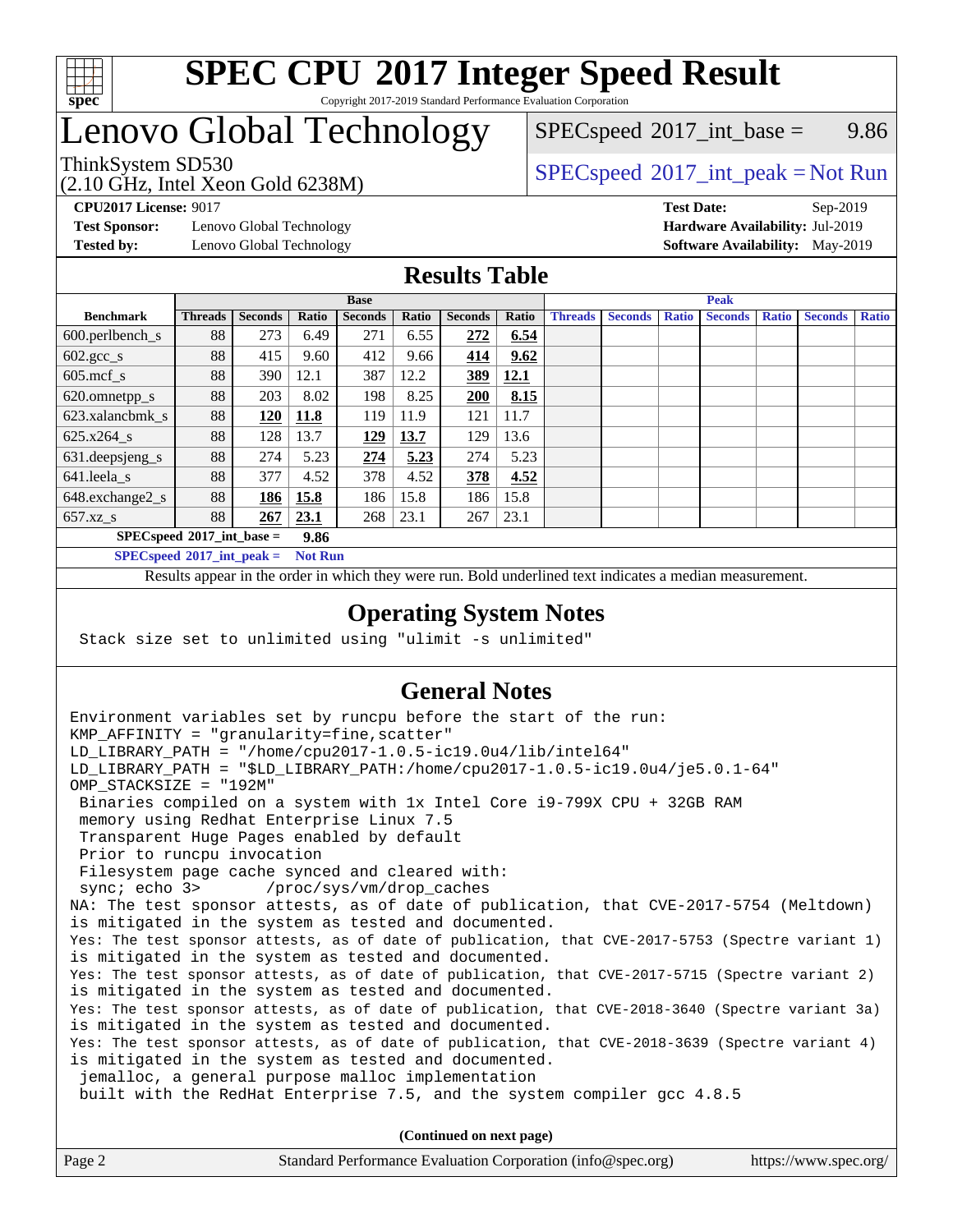

# **[SPEC CPU](http://www.spec.org/auto/cpu2017/Docs/result-fields.html#SPECCPU2017IntegerSpeedResult)[2017 Integer Speed Result](http://www.spec.org/auto/cpu2017/Docs/result-fields.html#SPECCPU2017IntegerSpeedResult)**

Copyright 2017-2019 Standard Performance Evaluation Corporation

## Lenovo Global Technology

ThinkSystem SD530<br>  $(2.10 \text{ GHz. Intel Yoon Gold } 6238M)$  [SPECspeed](http://www.spec.org/auto/cpu2017/Docs/result-fields.html#SPECspeed2017intpeak)<sup>®</sup>[2017\\_int\\_peak = N](http://www.spec.org/auto/cpu2017/Docs/result-fields.html#SPECspeed2017intpeak)ot Run  $SPECspeed^{\circledcirc}2017\_int\_base = 9.86$  $SPECspeed^{\circledcirc}2017\_int\_base = 9.86$ 

(2.10 GHz, Intel Xeon Gold 6238M)

**[Test Sponsor:](http://www.spec.org/auto/cpu2017/Docs/result-fields.html#TestSponsor)** Lenovo Global Technology **[Hardware Availability:](http://www.spec.org/auto/cpu2017/Docs/result-fields.html#HardwareAvailability)** Jul-2019 **[Tested by:](http://www.spec.org/auto/cpu2017/Docs/result-fields.html#Testedby)** Lenovo Global Technology **[Software Availability:](http://www.spec.org/auto/cpu2017/Docs/result-fields.html#SoftwareAvailability)** May-2019

**[CPU2017 License:](http://www.spec.org/auto/cpu2017/Docs/result-fields.html#CPU2017License)** 9017 **[Test Date:](http://www.spec.org/auto/cpu2017/Docs/result-fields.html#TestDate)** Sep-2019

### **[General Notes \(Continued\)](http://www.spec.org/auto/cpu2017/Docs/result-fields.html#GeneralNotes)**

sources available from jemalloc.net or <https://github.com/jemalloc/jemalloc/releases>

### **[Platform Notes](http://www.spec.org/auto/cpu2017/Docs/result-fields.html#PlatformNotes)**

| BIOS configuration:<br>Choose Operating Mode set to Maximum Performance<br>Choose Operating Mode set to Custom Mode<br>Stale AtoS set to Disable<br>CPU P-state Control set to Cooperative<br>C-States set to Legacy<br>C1 Enhanced Mode set to Enable<br>running on linux-rofd Wed Sep 4 10:48:03 2019<br>For more information on this section, see | Sysinfo program /home/cpu2017-1.0.5-ic19.0u4/bin/sysinfo<br>Rev: r5974 of 2018-05-19 9bcde8f2999c33d61f64985e45859ea9<br>SUT (System Under Test) info as seen by some common utilities.                                                                                                                                                                                                 |
|------------------------------------------------------------------------------------------------------------------------------------------------------------------------------------------------------------------------------------------------------------------------------------------------------------------------------------------------------|-----------------------------------------------------------------------------------------------------------------------------------------------------------------------------------------------------------------------------------------------------------------------------------------------------------------------------------------------------------------------------------------|
|                                                                                                                                                                                                                                                                                                                                                      | https://www.spec.org/cpu2017/Docs/config.html#sysinfo                                                                                                                                                                                                                                                                                                                                   |
| From /proc/cpuinfo<br>"physical id"s (chips)<br>2<br>88 "processors"<br>cpu cores $: 22$<br>siblings : 44                                                                                                                                                                                                                                            | model name: $Intel(R)$ Xeon $(R)$ Gold 6238M CPU @ 2.10GHz<br>cores, siblings (Caution: counting these is hw and system dependent. The following<br>excerpts from /proc/cpuinfo might not be reliable. Use with caution.)<br>physical 0: cores 0 1 2 3 4 5 8 9 10 11 12 16 17 18 19 20 21 24 25 26 27 28<br>physical 1: cores 0 1 2 3 4 5 8 9 10 11 12 16 17 18 19 20 21 24 25 26 27 28 |
| From 1scpu:<br>Architecture:<br>$CPU$ op-mode( $s$ ):<br>Byte Order:<br>CPU(s):<br>On-line $CPU(s)$ list:<br>$Thread(s)$ per core:<br>$Core(s)$ per socket:<br>Socket(s):<br>NUMA $node(s):$<br>Vendor ID:<br>CPU family:<br>Model:<br>Model name:<br>Stepping:<br>CPU MHz:                                                                          | x86 64<br>$32$ -bit, $64$ -bit<br>Little Endian<br>88<br>$0 - 87$<br>$\overline{a}$<br>22<br>$\overline{a}$<br>$\overline{2}$<br>GenuineIntel<br>6<br>85<br>Intel(R) Xeon(R) Gold 6238M CPU @ 2.10GHz<br>7<br>2100.000                                                                                                                                                                  |
|                                                                                                                                                                                                                                                                                                                                                      | (Continued on next page)                                                                                                                                                                                                                                                                                                                                                                |
| Page 3                                                                                                                                                                                                                                                                                                                                               | Standard Performance Evaluation Corporation (info@spec.org)<br>https://www.spec.org/                                                                                                                                                                                                                                                                                                    |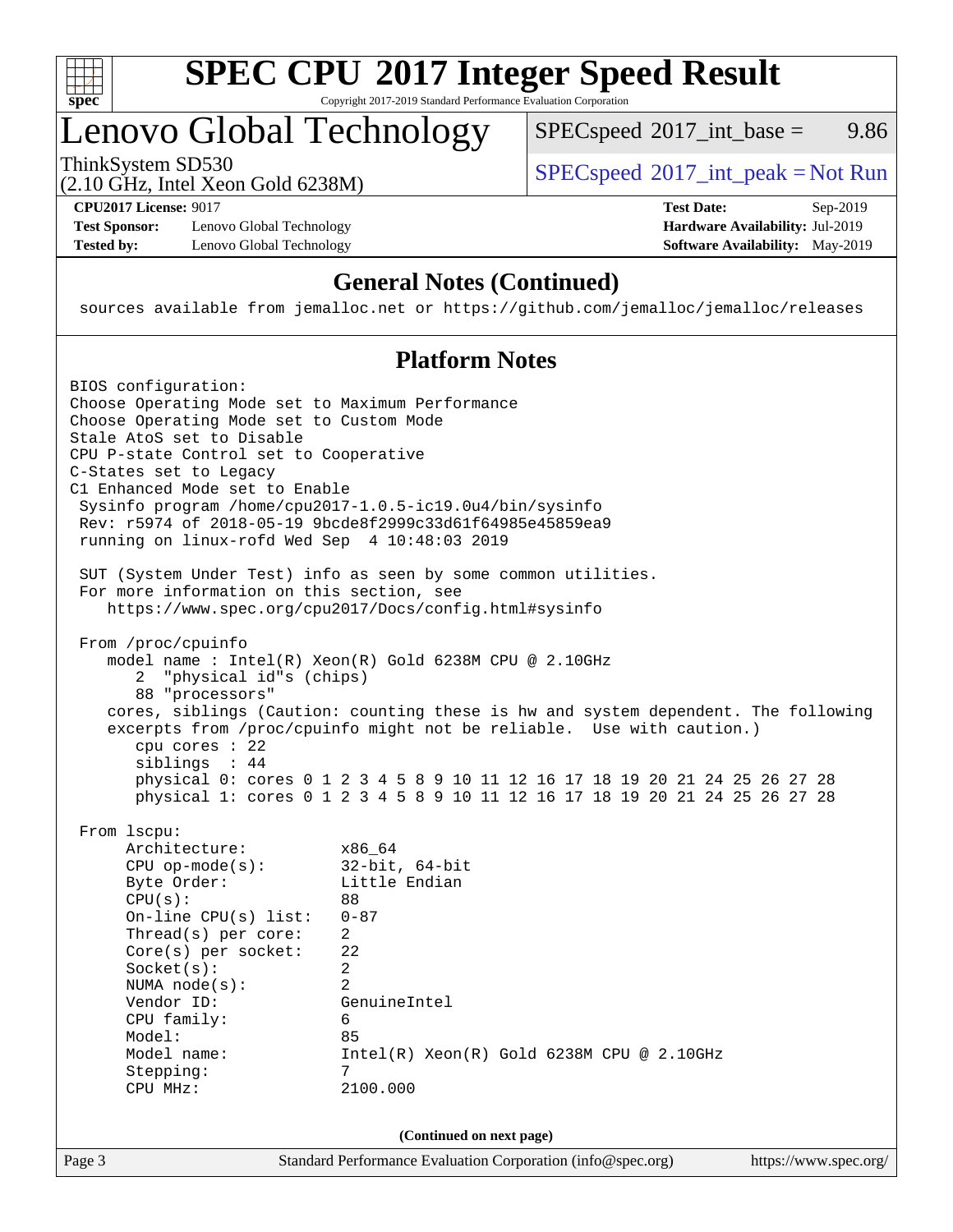

## **[SPEC CPU](http://www.spec.org/auto/cpu2017/Docs/result-fields.html#SPECCPU2017IntegerSpeedResult)[2017 Integer Speed Result](http://www.spec.org/auto/cpu2017/Docs/result-fields.html#SPECCPU2017IntegerSpeedResult)**

Copyright 2017-2019 Standard Performance Evaluation Corporation

Lenovo Global Technology

 $SPECspeed^{\circledcirc}2017\_int\_base = 9.86$  $SPECspeed^{\circledcirc}2017\_int\_base = 9.86$ 

(2.10 GHz, Intel Xeon Gold 6238M)

ThinkSystem SD530<br>  $(2.10 \text{ GHz. Intel Yoon Gold } 6238M)$  [SPECspeed](http://www.spec.org/auto/cpu2017/Docs/result-fields.html#SPECspeed2017intpeak)<sup>®</sup>[2017\\_int\\_peak = N](http://www.spec.org/auto/cpu2017/Docs/result-fields.html#SPECspeed2017intpeak)ot Run

**[CPU2017 License:](http://www.spec.org/auto/cpu2017/Docs/result-fields.html#CPU2017License)** 9017 **[Test Date:](http://www.spec.org/auto/cpu2017/Docs/result-fields.html#TestDate)** Sep-2019

**[Test Sponsor:](http://www.spec.org/auto/cpu2017/Docs/result-fields.html#TestSponsor)** Lenovo Global Technology **[Hardware Availability:](http://www.spec.org/auto/cpu2017/Docs/result-fields.html#HardwareAvailability)** Jul-2019 **[Tested by:](http://www.spec.org/auto/cpu2017/Docs/result-fields.html#Testedby)** Lenovo Global Technology **[Software Availability:](http://www.spec.org/auto/cpu2017/Docs/result-fields.html#SoftwareAvailability)** May-2019

#### **[Platform Notes \(Continued\)](http://www.spec.org/auto/cpu2017/Docs/result-fields.html#PlatformNotes)**

| $CPU$ $max$ $MHz$ :<br>CPU min MHz:<br>BogoMIPS:<br>Virtualization:<br>L1d cache:<br>Lli cache:<br>L2 cache:<br>L3 cache:<br>NUMA $node0$ $CPU(s):$<br>NUMA nodel $CPU(s):$<br>Flags:<br>flush_l1d arch_capabilities                                                          | 3700.0000<br>1000.0000<br>4200.00<br>$VT - x$<br>32K<br>32K<br>1024K<br>30976K<br>$0 - 21,44 - 65$<br>$22 - 43,66 - 87$<br>fpu vme de pse tsc msr pae mce cx8 apic sep mtrr pge mca cmov<br>pat pse36 clflush dts acpi mmx fxsr sse sse2 ss ht tm pbe syscall nx pdpelgb rdtscp<br>lm constant_tsc art arch_perfmon pebs bts rep_good nopl xtopology nonstop_tsc cpuid<br>aperfmperf pni pclmulqdq dtes64 monitor ds_cpl vmx smx est tm2 ssse3 sdbg fma cx16<br>xtpr pdcm pcid dca sse4_1 sse4_2 x2apic movbe popcnt tsc_deadline_timer aes xsave<br>avx f16c rdrand lahf_lm abm 3dnowprefetch cpuid_fault epb cat_13 cdp_13<br>invpcid_single intel_ppin ssbd mba ibrs ibpb stibp tpr_shadow vnmi flexpriority ept<br>vpid fsgsbase tsc_adjust bmil hle avx2 smep bmi2 erms invpcid rtm cqm mpx rdt_a<br>avx512f avx512dq rdseed adx smap clflushopt clwb intel_pt avx512cd avx512bw avx512vl<br>xsaveopt xsavec xgetbvl xsaves cqm_llc cqm_occup_llc cqm_mbm_total cqm_mbm_local<br>dtherm ida arat pln pts hwp hwp_act_window hwp_epp hwp_pkg_req pku ospke avx512_vnni |
|-------------------------------------------------------------------------------------------------------------------------------------------------------------------------------------------------------------------------------------------------------------------------------|----------------------------------------------------------------------------------------------------------------------------------------------------------------------------------------------------------------------------------------------------------------------------------------------------------------------------------------------------------------------------------------------------------------------------------------------------------------------------------------------------------------------------------------------------------------------------------------------------------------------------------------------------------------------------------------------------------------------------------------------------------------------------------------------------------------------------------------------------------------------------------------------------------------------------------------------------------------------------------------------------------------------------------------------------------------------------|
| /proc/cpuinfo cache data<br>cache size : 30976 KB                                                                                                                                                                                                                             |                                                                                                                                                                                                                                                                                                                                                                                                                                                                                                                                                                                                                                                                                                                                                                                                                                                                                                                                                                                                                                                                            |
| physical chip.<br>$available: 2 nodes (0-1)$<br>50 51 52 53 54 55 56 57 58 59 60 61 62 63 64 65<br>node 0 size: 96350 MB<br>node 0 free: 95931 MB<br>node 1 size: 96707 MB<br>node 1 free: 95973 MB<br>node distances:<br>node<br>$\Omega$<br>1<br>0:<br>10<br>21<br>1: 21 10 | From numactl --hardware WARNING: a numactl 'node' might or might not correspond to a<br>node 0 cpus: 0 1 2 3 4 5 6 7 8 9 10 11 12 13 14 15 16 17 18 19 20 21 44 45 46 47 48 49<br>node 1 cpus: 22 23 24 25 26 27 28 29 30 31 32 33 34 35 36 37 38 39 40 41 42 43 66 67 68<br>69 70 71 72 73 74 75 76 77 78 79 80 81 82 83 84 85 86 87                                                                                                                                                                                                                                                                                                                                                                                                                                                                                                                                                                                                                                                                                                                                      |
| From /proc/meminfo<br>MemTotal:<br>197691676 kB<br>HugePages_Total:<br>0<br>Hugepagesize:<br>2048 kB                                                                                                                                                                          |                                                                                                                                                                                                                                                                                                                                                                                                                                                                                                                                                                                                                                                                                                                                                                                                                                                                                                                                                                                                                                                                            |
|                                                                                                                                                                                                                                                                               | (Continued on next page)                                                                                                                                                                                                                                                                                                                                                                                                                                                                                                                                                                                                                                                                                                                                                                                                                                                                                                                                                                                                                                                   |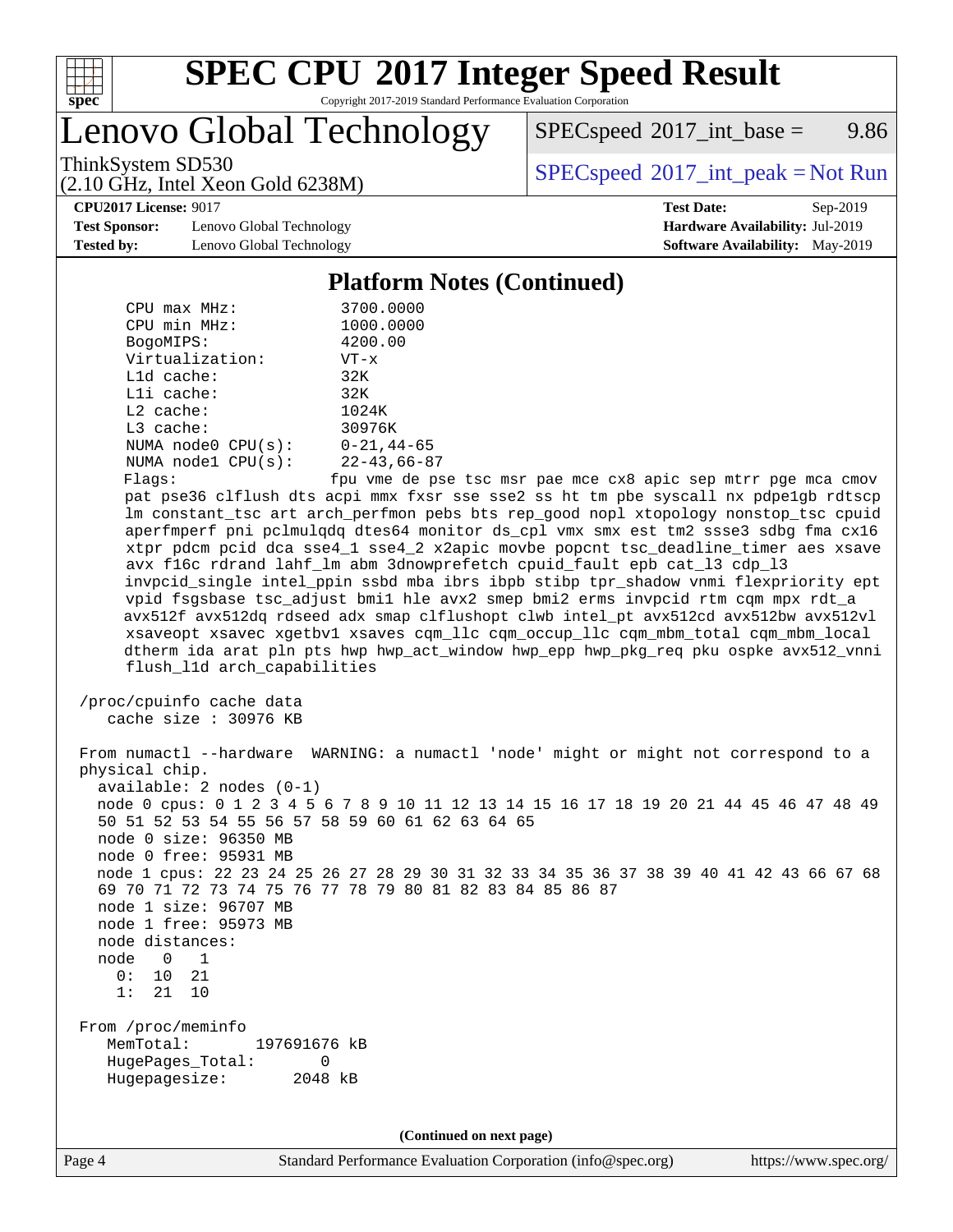

## **[SPEC CPU](http://www.spec.org/auto/cpu2017/Docs/result-fields.html#SPECCPU2017IntegerSpeedResult)[2017 Integer Speed Result](http://www.spec.org/auto/cpu2017/Docs/result-fields.html#SPECCPU2017IntegerSpeedResult)**

Copyright 2017-2019 Standard Performance Evaluation Corporation

### Lenovo Global Technology

 $SPEC speed^{\circ}2017\_int\_base =$  9.86

(2.10 GHz, Intel Xeon Gold 6238M)

ThinkSystem SD530  $SPECspeed^{\circ}2017\_int\_peak = Not Run$  $SPECspeed^{\circ}2017\_int\_peak = Not Run$ 

**[Test Sponsor:](http://www.spec.org/auto/cpu2017/Docs/result-fields.html#TestSponsor)** Lenovo Global Technology **[Hardware Availability:](http://www.spec.org/auto/cpu2017/Docs/result-fields.html#HardwareAvailability)** Jul-2019 **[Tested by:](http://www.spec.org/auto/cpu2017/Docs/result-fields.html#Testedby)** Lenovo Global Technology **[Software Availability:](http://www.spec.org/auto/cpu2017/Docs/result-fields.html#SoftwareAvailability)** May-2019

**[CPU2017 License:](http://www.spec.org/auto/cpu2017/Docs/result-fields.html#CPU2017License)** 9017 **[Test Date:](http://www.spec.org/auto/cpu2017/Docs/result-fields.html#TestDate)** Sep-2019

### **[Platform Notes \(Continued\)](http://www.spec.org/auto/cpu2017/Docs/result-fields.html#PlatformNotes)**

 From /etc/\*release\* /etc/\*version\* SuSE-release: SUSE Linux Enterprise Server 12 (x86\_64) VERSION = 12 PATCHLEVEL = 4 # This file is deprecated and will be removed in a future service pack or release. # Please check /etc/os-release for details about this release. os-release: NAME="SLES" VERSION="12-SP4" VERSION\_ID="12.4" PRETTY NAME="SUSE Linux Enterprise Server 12 SP4" ID="sles" ANSI\_COLOR="0;32" CPE\_NAME="cpe:/o:suse:sles:12:sp4" uname -a: Linux linux-rofd 4.12.14-94.41-default #1 SMP Wed Oct 31 12:25:04 UTC 2018 (3090901) x86\_64 x86\_64 x86\_64 GNU/Linux Kernel self-reported vulnerability status: CVE-2017-5754 (Meltdown): Not affected CVE-2017-5753 (Spectre variant 1): Mitigation: \_\_user pointer sanitization CVE-2017-5715 (Spectre variant 2): Mitigation: Indirect Branch Restricted Speculation, IBPB, IBRS\_FW run-level 3 Sep 4 10:35 SPEC is set to: /home/cpu2017-1.0.5-ic19.0u4 Filesystem Type Size Used Avail Use% Mounted on /dev/md126p3 xfs 743G 43G 701G 6% / Additional information from dmidecode follows. WARNING: Use caution when you interpret this section. The 'dmidecode' program reads system data which is "intended to allow hardware to be accurately determined", but the intent may not be met, as there are frequent changes to hardware, firmware, and the "DMTF SMBIOS" standard. BIOS Lenovo -[TEE141E-2.30]- 07/02/2019 Memory: 4x NO DIMM NO DIMM 12x SK Hynix HMA82GR7CJR8N-WM 16 GB 2 rank 2933 (End of data from sysinfo program)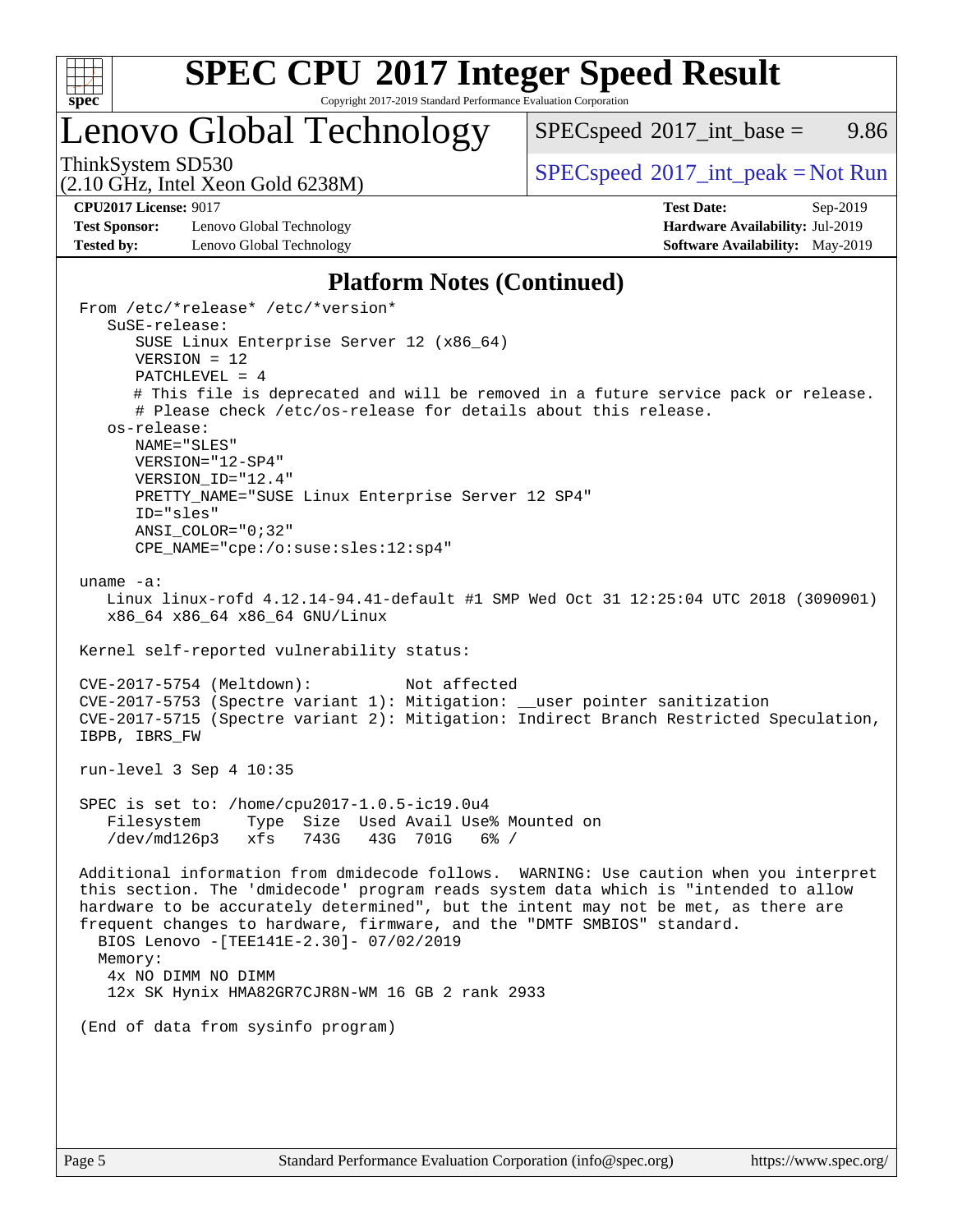

#### **[SPEC CPU](http://www.spec.org/auto/cpu2017/Docs/result-fields.html#SPECCPU2017IntegerSpeedResult)[2017 Integer Speed Result](http://www.spec.org/auto/cpu2017/Docs/result-fields.html#SPECCPU2017IntegerSpeedResult)** Copyright 2017-2019 Standard Performance Evaluation Corporation

## Lenovo Global Technology

 $SPECspeed^{\circ}2017\_int\_base =$  $SPECspeed^{\circ}2017\_int\_base =$  9.86

(2.10 GHz, Intel Xeon Gold 6238M)

ThinkSystem SD530<br>  $\begin{array}{c}\n\text{SPEC speed} \text{?}2017\_int\_peak = Not Run \\
\text{CHz\_Total Yes} = \text{Gold }6238M\n\end{array}$ 

**[Test Sponsor:](http://www.spec.org/auto/cpu2017/Docs/result-fields.html#TestSponsor)** Lenovo Global Technology **[Hardware Availability:](http://www.spec.org/auto/cpu2017/Docs/result-fields.html#HardwareAvailability)** Jul-2019 **[Tested by:](http://www.spec.org/auto/cpu2017/Docs/result-fields.html#Testedby)** Lenovo Global Technology **[Software Availability:](http://www.spec.org/auto/cpu2017/Docs/result-fields.html#SoftwareAvailability)** May-2019

**[CPU2017 License:](http://www.spec.org/auto/cpu2017/Docs/result-fields.html#CPU2017License)** 9017 **[Test Date:](http://www.spec.org/auto/cpu2017/Docs/result-fields.html#TestDate)** Sep-2019

### **[Compiler Version Notes](http://www.spec.org/auto/cpu2017/Docs/result-fields.html#CompilerVersionNotes)**

| $600.$ perlbench $s(base)$ $602.$ qcc $s(base)$ $605.$ mcf $s(base)$<br>C<br>$625.x264_s(base) 657.xz_s(base)$      |
|---------------------------------------------------------------------------------------------------------------------|
| Intel(R) C Intel(R) 64 Compiler for applications running on Intel(R) 64,<br>Version 19.0.4.227 Build 20190416       |
| Copyright (C) 1985-2019 Intel Corporation. All rights reserved.                                                     |
|                                                                                                                     |
| $620$ .omnetpp $s(base)$ 623.xalancbmk $s(base)$ 631.deepsjeng $s(base)$<br>$C++$<br>$641.$ leela $s(base)$         |
| Intel(R) $C++$ Intel(R) 64 Compiler for applications running on Intel(R) 64,<br>Version 19.0.4.227 Build 20190416   |
| Copyright (C) 1985-2019 Intel Corporation. All rights reserved.                                                     |
|                                                                                                                     |
| Fortran   $648$ . exchange2 $s(base)$                                                                               |
| Intel(R) Fortran Intel(R) 64 Compiler for applications running on Intel(R)<br>64, Version 19.0.4.227 Build 20190416 |
| Copyright (C) 1985-2019 Intel Corporation. All rights reserved.                                                     |
|                                                                                                                     |

### **[Base Compiler Invocation](http://www.spec.org/auto/cpu2017/Docs/result-fields.html#BaseCompilerInvocation)**

[C benchmarks](http://www.spec.org/auto/cpu2017/Docs/result-fields.html#Cbenchmarks): [icc -m64 -std=c11](http://www.spec.org/cpu2017/results/res2019q4/cpu2017-20190916-18136.flags.html#user_CCbase_intel_icc_64bit_c11_33ee0cdaae7deeeab2a9725423ba97205ce30f63b9926c2519791662299b76a0318f32ddfffdc46587804de3178b4f9328c46fa7c2b0cd779d7a61945c91cd35)

[C++ benchmarks:](http://www.spec.org/auto/cpu2017/Docs/result-fields.html#CXXbenchmarks) [icpc -m64](http://www.spec.org/cpu2017/results/res2019q4/cpu2017-20190916-18136.flags.html#user_CXXbase_intel_icpc_64bit_4ecb2543ae3f1412ef961e0650ca070fec7b7afdcd6ed48761b84423119d1bf6bdf5cad15b44d48e7256388bc77273b966e5eb805aefd121eb22e9299b2ec9d9)

[Fortran benchmarks](http://www.spec.org/auto/cpu2017/Docs/result-fields.html#Fortranbenchmarks): [ifort -m64](http://www.spec.org/cpu2017/results/res2019q4/cpu2017-20190916-18136.flags.html#user_FCbase_intel_ifort_64bit_24f2bb282fbaeffd6157abe4f878425411749daecae9a33200eee2bee2fe76f3b89351d69a8130dd5949958ce389cf37ff59a95e7a40d588e8d3a57e0c3fd751)

### **[Base Portability Flags](http://www.spec.org/auto/cpu2017/Docs/result-fields.html#BasePortabilityFlags)**

 600.perlbench\_s: [-DSPEC\\_LP64](http://www.spec.org/cpu2017/results/res2019q4/cpu2017-20190916-18136.flags.html#b600.perlbench_s_basePORTABILITY_DSPEC_LP64) [-DSPEC\\_LINUX\\_X64](http://www.spec.org/cpu2017/results/res2019q4/cpu2017-20190916-18136.flags.html#b600.perlbench_s_baseCPORTABILITY_DSPEC_LINUX_X64) 602.gcc\_s: [-DSPEC\\_LP64](http://www.spec.org/cpu2017/results/res2019q4/cpu2017-20190916-18136.flags.html#suite_basePORTABILITY602_gcc_s_DSPEC_LP64) 605.mcf\_s: [-DSPEC\\_LP64](http://www.spec.org/cpu2017/results/res2019q4/cpu2017-20190916-18136.flags.html#suite_basePORTABILITY605_mcf_s_DSPEC_LP64) 620.omnetpp\_s: [-DSPEC\\_LP64](http://www.spec.org/cpu2017/results/res2019q4/cpu2017-20190916-18136.flags.html#suite_basePORTABILITY620_omnetpp_s_DSPEC_LP64)

**(Continued on next page)**

Page 6 Standard Performance Evaluation Corporation [\(info@spec.org\)](mailto:info@spec.org) <https://www.spec.org/>